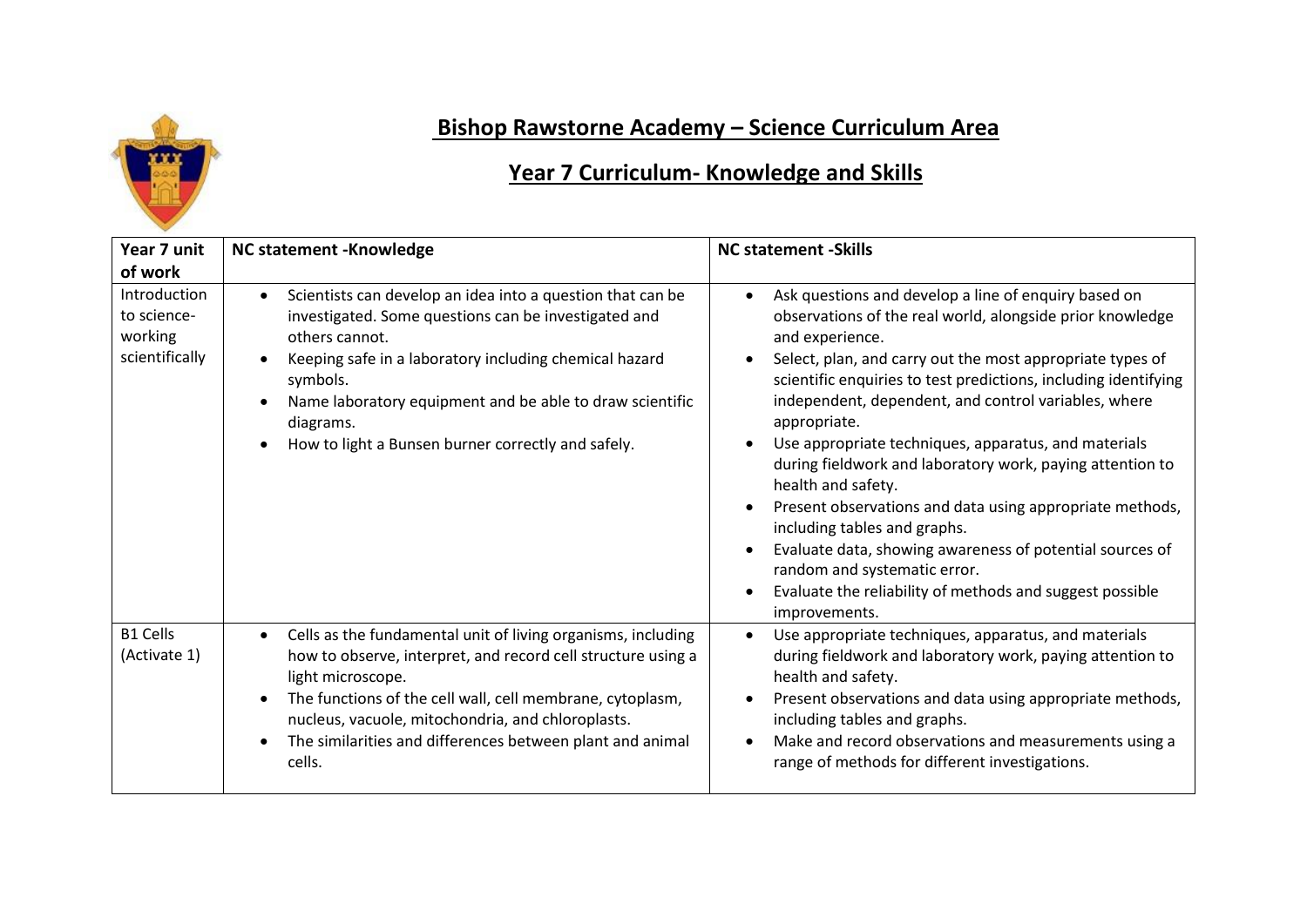| <b>B2 Structure</b><br>and function<br>of body<br>systems<br>(Activate 1) | The role of diffusion in the movement of materials in and<br>$\bullet$<br>between cells.<br>Diffusion in liquids and gases driven by differences in<br>$\bullet$<br>concentration.<br>The structural adaptations of some unicellular organisms.<br>$\bullet$<br>The hierarchical organisation of multicellular organisms:<br>$\bullet$<br>from cells to tissues to organs to systems to organisms.<br>The structure and functions of the gas exchange system in<br>$\bullet$<br>humans, including adaptations to function<br>The mechanism of breathing to move air in and out of the<br>$\bullet$<br>lungs, using a pressure model to explain the movement of<br>gases, including simple measurements of lung volume.<br>The impact of exercise, asthma, and smoking on the human<br>$\bullet$<br>gas exchange system.<br>The structure and functions of the human skeleton, to<br>$\bullet$<br>include support, protection, movement, and making blood<br>cells.<br>Biomechanics - the interaction between skeleton and<br>muscles, including the measurement of force exerted by<br>different muscles.<br>The function of muscles and examples of antagonistic<br>muscles. | Interpret observations and data, including identifying<br>$\bullet$<br>patterns and using observations, measurements, and data<br>to draw conclusions.<br>Use appropriate techniques, apparatus, and materials<br>during fieldwork and laboratory work, paying attention to<br>health and safety.<br>Make and record observations and measurements using a<br>range of methods for different investigations; and evaluate<br>the reliability of methods and suggest possible<br>improvements.            |
|---------------------------------------------------------------------------|-------------------------------------------------------------------------------------------------------------------------------------------------------------------------------------------------------------------------------------------------------------------------------------------------------------------------------------------------------------------------------------------------------------------------------------------------------------------------------------------------------------------------------------------------------------------------------------------------------------------------------------------------------------------------------------------------------------------------------------------------------------------------------------------------------------------------------------------------------------------------------------------------------------------------------------------------------------------------------------------------------------------------------------------------------------------------------------------------------------------------------------------------------------------------------|----------------------------------------------------------------------------------------------------------------------------------------------------------------------------------------------------------------------------------------------------------------------------------------------------------------------------------------------------------------------------------------------------------------------------------------------------------------------------------------------------------|
| <b>B3</b><br>Reproduction<br>(Activate 1)                                 | Reproduction in humans (as an example of a mammal),<br>$\bullet$<br>including the structure and function of the male and<br>female reproductive systems.<br>Reproduction in humans (as an example of a mammal),<br>$\bullet$<br>gametes, and fertilisation<br>Reproduction in humans (as an example of a mammal),<br>$\bullet$<br>gestation and birth, and the effect of maternal lifestyle on<br>the fetus through the placenta.<br>Reproduction in humans (as an example of a mammal),<br>menstrual cycle (without details of hormones).                                                                                                                                                                                                                                                                                                                                                                                                                                                                                                                                                                                                                                    | Interpret observations and data, including identifying<br>patterns and using observations, measurements, and data<br>to draw conclusions.<br>Present observations and data using appropriate methods,<br>including tables and graphs.<br>Use appropriate techniques, apparatus, and materials<br>during fieldwork and laboratory work, paying attention to<br>health and safety.<br>Make and record observations and measurements using a<br>range of methods for different investigations; and evaluate |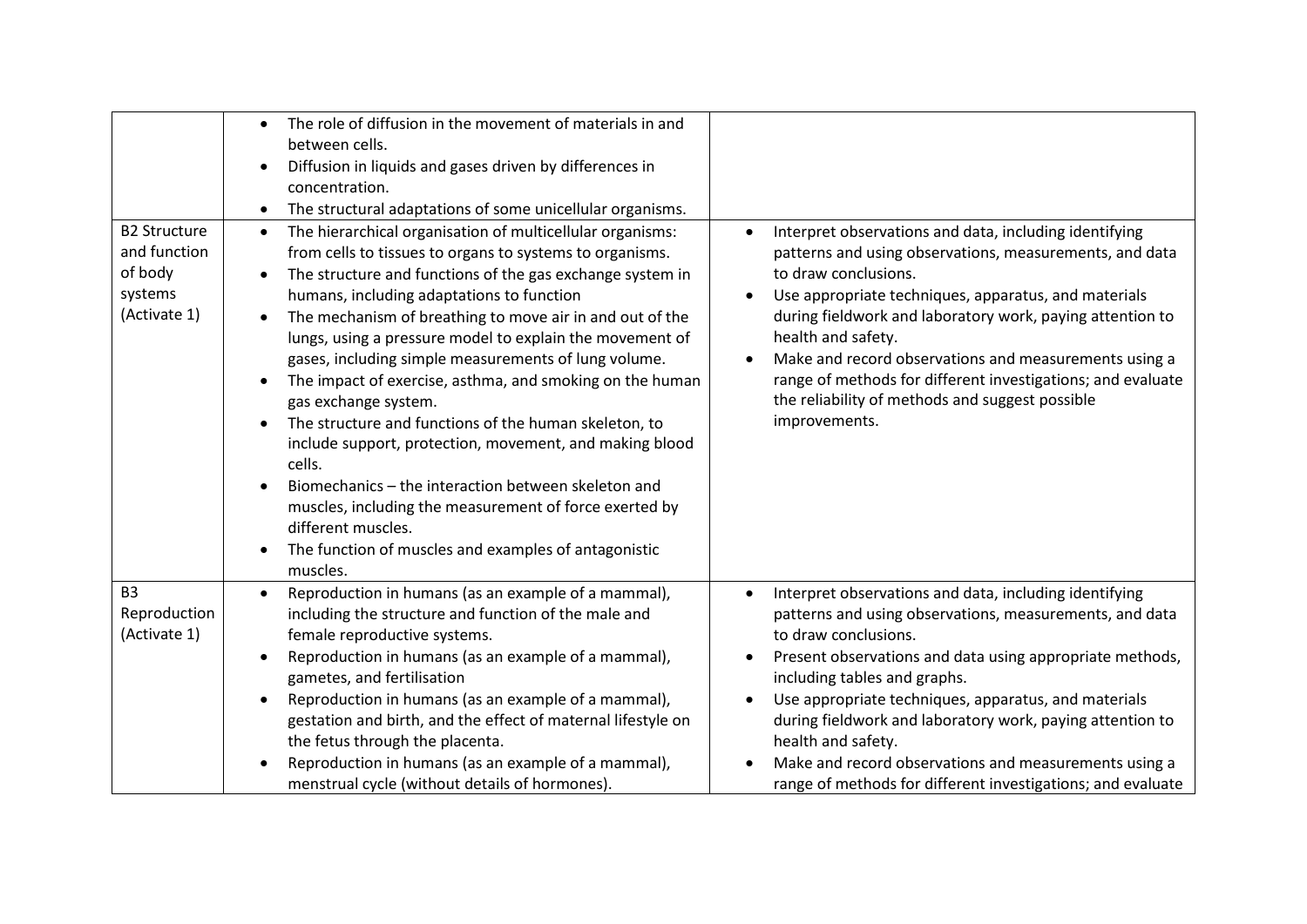|                                                        | Reproduction in plants including flower structure, wind and<br>$\bullet$<br>insect pollination, fertilisation, including quantitative<br>investigation of some dispersal mechanisms.<br>The importance of plant reproduction through insect<br>$\bullet$<br>pollination in human food security.<br>Reproduction in plants, including flower structure, seed<br>$\bullet$<br>and fruit formation.<br>Reproduction in plants, including seed and fruit formation<br>$\bullet$<br>and dispersal, including quantitative investigation of some<br>dispersal mechanisms.                                                                                                                                                                                                                                                                                                                                                                                                                                                                                                                         | the reliability of methods and suggest possible<br>improvements.<br>Select, plan, and carry out the most appropriate types of<br>scientific enquiries to test predictions, including identifying<br>independent, dependent, and control variables, where<br>appropriate.                                                                                                                                                                                                               |
|--------------------------------------------------------|---------------------------------------------------------------------------------------------------------------------------------------------------------------------------------------------------------------------------------------------------------------------------------------------------------------------------------------------------------------------------------------------------------------------------------------------------------------------------------------------------------------------------------------------------------------------------------------------------------------------------------------------------------------------------------------------------------------------------------------------------------------------------------------------------------------------------------------------------------------------------------------------------------------------------------------------------------------------------------------------------------------------------------------------------------------------------------------------|----------------------------------------------------------------------------------------------------------------------------------------------------------------------------------------------------------------------------------------------------------------------------------------------------------------------------------------------------------------------------------------------------------------------------------------------------------------------------------------|
| C1 Particles<br>and their<br>behaviour<br>(Activate 1) | The properties of the different states of matter (solid,<br>$\bullet$<br>liquid, and gas) in terms of the particle model, including gas<br>pressure.<br>The properties of the different states of matter (solid,<br>$\bullet$<br>liquid, and gas) in terms of the particle model, including gas<br>pressure.<br>Similarities and differences, including density differences,<br>$\bullet$<br>between solids, liquids, and gases.<br>The differences in arrangements, in motion, and in<br>$\bullet$<br>closeness of particles explaining shape and density.<br>Changes of state in terms of the particle model.<br>$\bullet$<br>Energy changes on changes of state (qualitative).<br>$\bullet$<br>Reversibility in melting, freezing, evaporation, sublimation,<br>$\bullet$<br>condensation, and dissolving.<br>The differences in arrangements, in motion, and in<br>$\bullet$<br>closeness of particles explaining changes of state.<br>Diffusion in terms of the particle model.<br>$\bullet$<br>Diffusion in liquids and gases driven by differences in<br>$\bullet$<br>concentration. | Present reasoned explanations, including explaining data in<br>relation to predictions and hypothese<br>Interpret observations and data, including identifying<br>$\bullet$<br>patterns and using observations, measurements, and data<br>to draw conclusions.<br>Ask questions and develop a line of enquiry based on<br>observations of the real world, alongside prior knowledge<br>and experience.<br>Identify independent, dependent, and control variables<br>where appropriate. |
| C2 Elements,<br>atoms and                              | Differences between atoms, elements, and compounds.<br>$\bullet$                                                                                                                                                                                                                                                                                                                                                                                                                                                                                                                                                                                                                                                                                                                                                                                                                                                                                                                                                                                                                            | Present observations and data using appropriate methods,<br>including tables and graphs.                                                                                                                                                                                                                                                                                                                                                                                               |
| compounds                                              | Chemical symbols and formulae for elements and<br>compounds.                                                                                                                                                                                                                                                                                                                                                                                                                                                                                                                                                                                                                                                                                                                                                                                                                                                                                                                                                                                                                                |                                                                                                                                                                                                                                                                                                                                                                                                                                                                                        |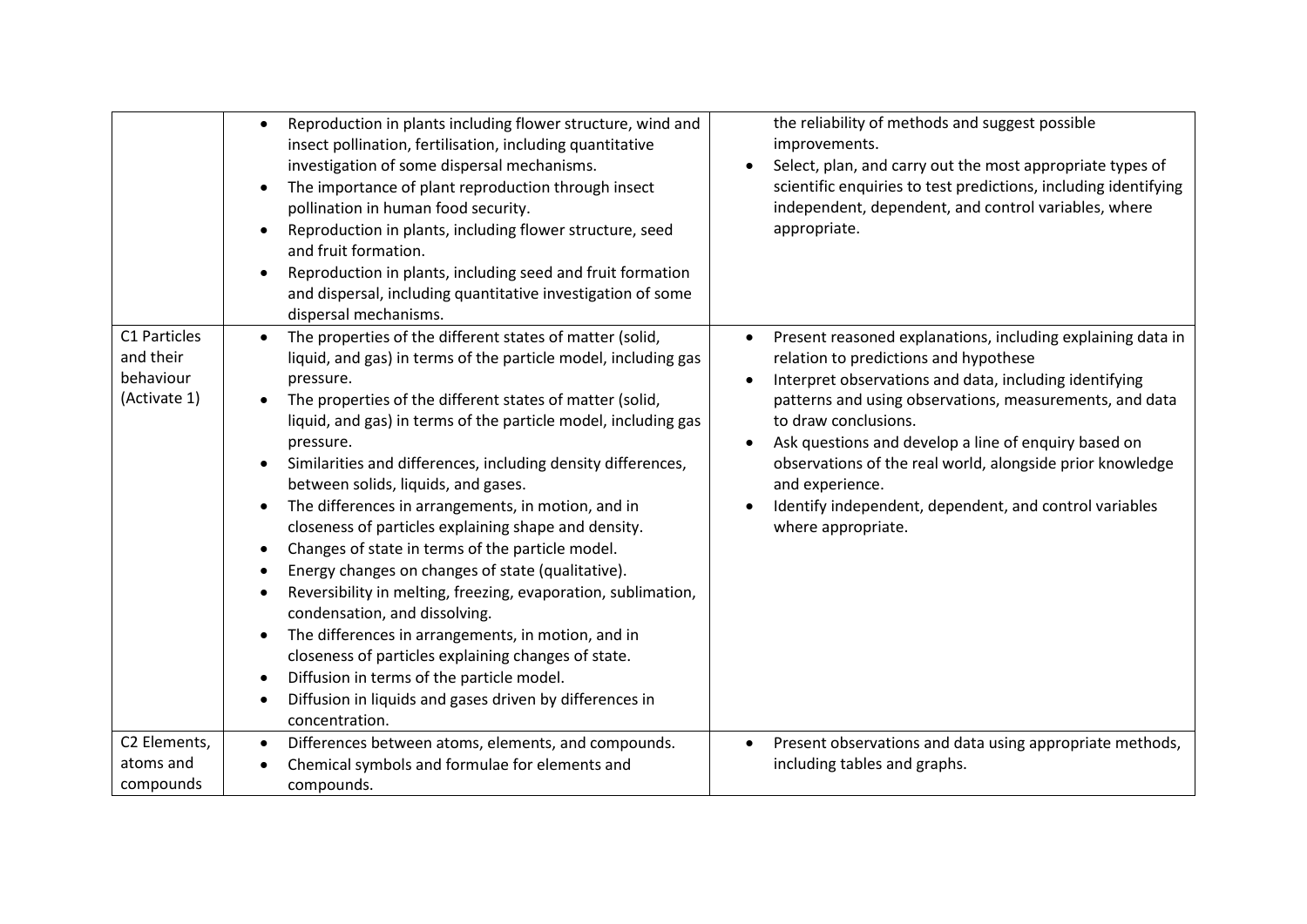| (Activate 1)                            | Differences between atoms, elements, and compounds.<br>$\bullet$<br>A simple (Dalton) atomic model.<br>$\bullet$<br>Atoms and molecules as particles.<br>$\bullet$                                                                                                                                                                                                                                                                                                                                                                                                                                                                                                                                                                                                                                                                                                                                                       | Interpret observations and data, including identifying<br>$\bullet$<br>patterns and using observations, measurements, and data<br>to draw conclusions.<br>Understand and use SI units and IUPAC (International<br>Union of Pure and Applied Chemistry) chemical<br>nomenclature.                                                                                                                                                                                                                                                                        |
|-----------------------------------------|--------------------------------------------------------------------------------------------------------------------------------------------------------------------------------------------------------------------------------------------------------------------------------------------------------------------------------------------------------------------------------------------------------------------------------------------------------------------------------------------------------------------------------------------------------------------------------------------------------------------------------------------------------------------------------------------------------------------------------------------------------------------------------------------------------------------------------------------------------------------------------------------------------------------------|---------------------------------------------------------------------------------------------------------------------------------------------------------------------------------------------------------------------------------------------------------------------------------------------------------------------------------------------------------------------------------------------------------------------------------------------------------------------------------------------------------------------------------------------------------|
| <b>C3 Reactions</b><br>(Activate 1)     | Chemical reactions as the rearrangement of atoms.<br>$\bullet$<br>What catalysts do.<br>$\bullet$<br>The difference between chemical and physical changes.<br>$\bullet$<br>Chemical symbols and formulae for elements and<br>compounds.<br>Chemical reactions as the rearrangement of atoms.<br>$\bullet$<br>Representing chemical reactions using formulae and using<br>equations.<br>Combustion, thermal decomposition, oxidation, and<br>displacement reactions.<br>Combustion, thermal decomposition, oxidation, and<br>displacement reactions.<br>Conservation of mass, changes of state, and chemical<br>$\bullet$<br>reactions.<br>Representing chemical reactions using formulae and using<br>equations.<br>Combustion, thermal decomposition, oxidation, and<br>$\bullet$<br>displacement reactions.<br>Conservation of material and of mass<br>Exothermic and endothermic chemical reactions<br>(qualitative). | Make and record observations and measurements using a<br>$\bullet$<br>range of methods for different investigations; and evaluate<br>the reliability of methods and suggest possible<br>improvements.<br>Present observations and data using appropriate methods,<br>including tables and graphs.<br>Evaluate data, showing awareness of potential sources of<br>$\bullet$<br>random and systematic error.<br>Interpret observations and data, including identifying<br>patterns and using observations, measurements, and data<br>to draw conclusions. |
| C4 Acids and<br>alkalis<br>(Activate 1) | Defining acids and alkalis in terms of neutralisation<br>$\bullet$<br>reactions.<br>The pH scale for measuring acidity/alkalinity; and<br>$\bullet$<br>indicators.                                                                                                                                                                                                                                                                                                                                                                                                                                                                                                                                                                                                                                                                                                                                                       | Evaluate risks.<br>$\bullet$<br>Interpret observations and data, including identifying<br>patterns and using observations, measurements, and data<br>to draw conclusions.                                                                                                                                                                                                                                                                                                                                                                               |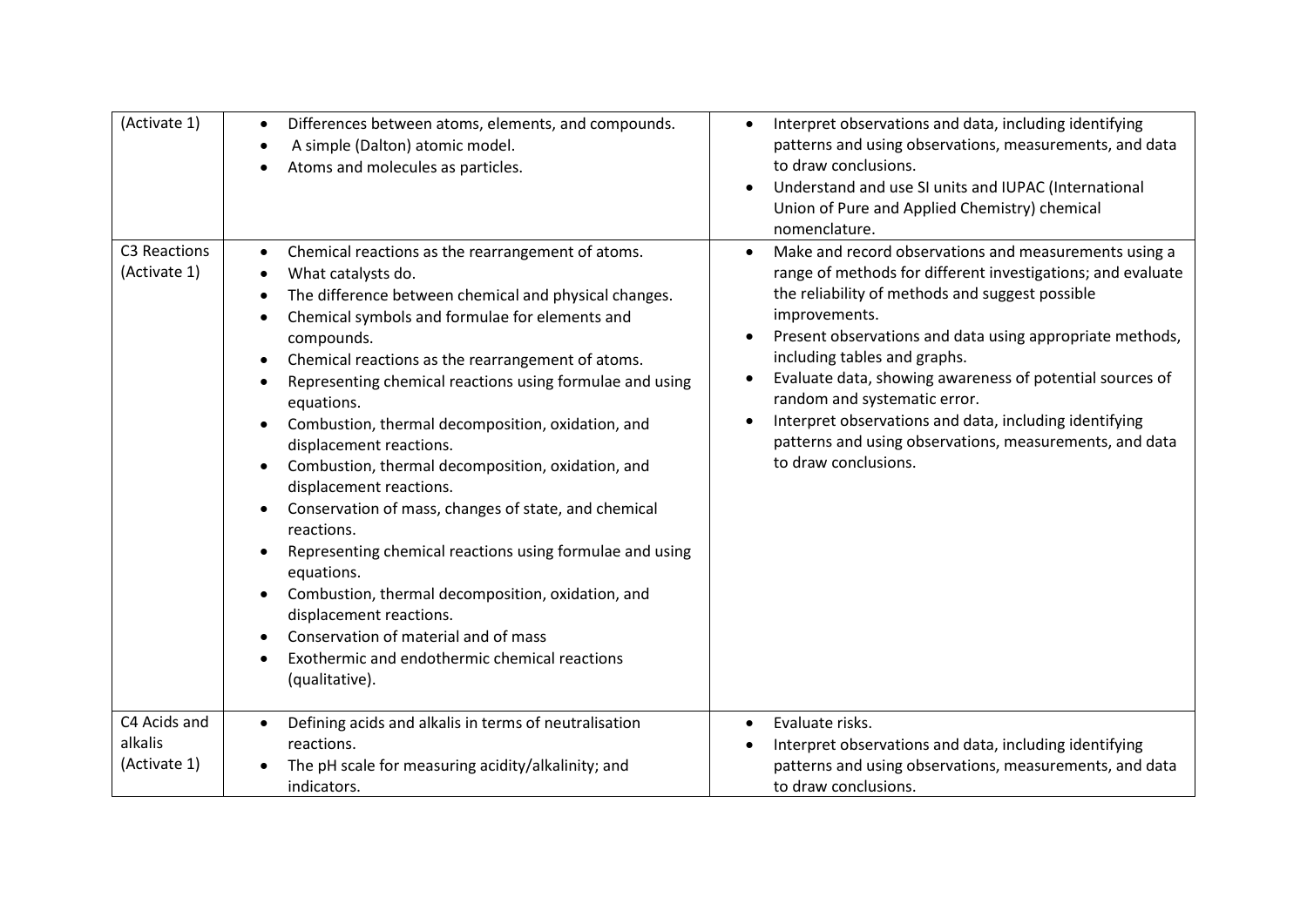|                           | Reactions of acids with metals to produce a salt plus<br>$\bullet$<br>hydrogen.<br>- Reactions of acids with alkalis to produce a salt plus<br>water.                                                                                                                                                                                                                                                                                                                                                                                                                                                                                                                                                                                                                                                                                                                                                                                                                                                                                                                                                                                                                                                                                                                        | Select, plan, and carry out the most appropriate types of<br>scientific enquiries to test predictions, including identifying<br>independent, dependent, and control variables, where<br>appropriate.<br>Present observations and data using appropriate methods,<br>including tables and graphs.                                                                                  |
|---------------------------|------------------------------------------------------------------------------------------------------------------------------------------------------------------------------------------------------------------------------------------------------------------------------------------------------------------------------------------------------------------------------------------------------------------------------------------------------------------------------------------------------------------------------------------------------------------------------------------------------------------------------------------------------------------------------------------------------------------------------------------------------------------------------------------------------------------------------------------------------------------------------------------------------------------------------------------------------------------------------------------------------------------------------------------------------------------------------------------------------------------------------------------------------------------------------------------------------------------------------------------------------------------------------|-----------------------------------------------------------------------------------------------------------------------------------------------------------------------------------------------------------------------------------------------------------------------------------------------------------------------------------------------------------------------------------|
| P1 Forces<br>(Activate 1) | Forces as pushes or pulls, arising from the interaction<br>between two objects.<br>Using force arrows in diagrams, adding forces in one<br>$\bullet$<br>dimension.<br>Forces measured in Newtons, measurements of stretch or<br>compression as force is changed.<br>Forces: associated with deforming objects; stretching and<br>$\bullet$<br>squashing - springs.<br>Force-extension linear relation; Hooke's Law as a special<br>case.<br>Opposing forces and equilibrium: weight held by a<br>stretched spring.<br>Energy changes on deformation.<br>$\bullet$<br>Forces: associated with rubbing and friction between<br>$\bullet$<br>surfaces, with pushing things out of the way; resistance to<br>motion of air and water<br>Non-contact forces: gravity forces acting at a distance on<br>$\bullet$<br>Earth and in space.<br>Gravity force, weight = mass $\times$ gravitational field strength<br>$\bullet$<br>$(g)$ , on Earth $g = 10$ N/kg, different on other planets and<br>stars.<br>Using force arrows in diagrams, adding forces in one<br>$\bullet$<br>dimension, balanced and unbalanced forces.<br>Forces being needed to cause objects to stop or start<br>$\bullet$<br>moving, or to change their speed or direction of motion<br>(qualitative only). | Make predictions using scientific knowledge and<br>$\bullet$<br>understanding.<br>Present observations and data using appropriate methods,<br>including tables and graphs.<br>Select, plan and carry out the most appropriate types of<br>scientific enquiries to test predictions, including identifying<br>independent, dependent, and control variables, where<br>appropriate. |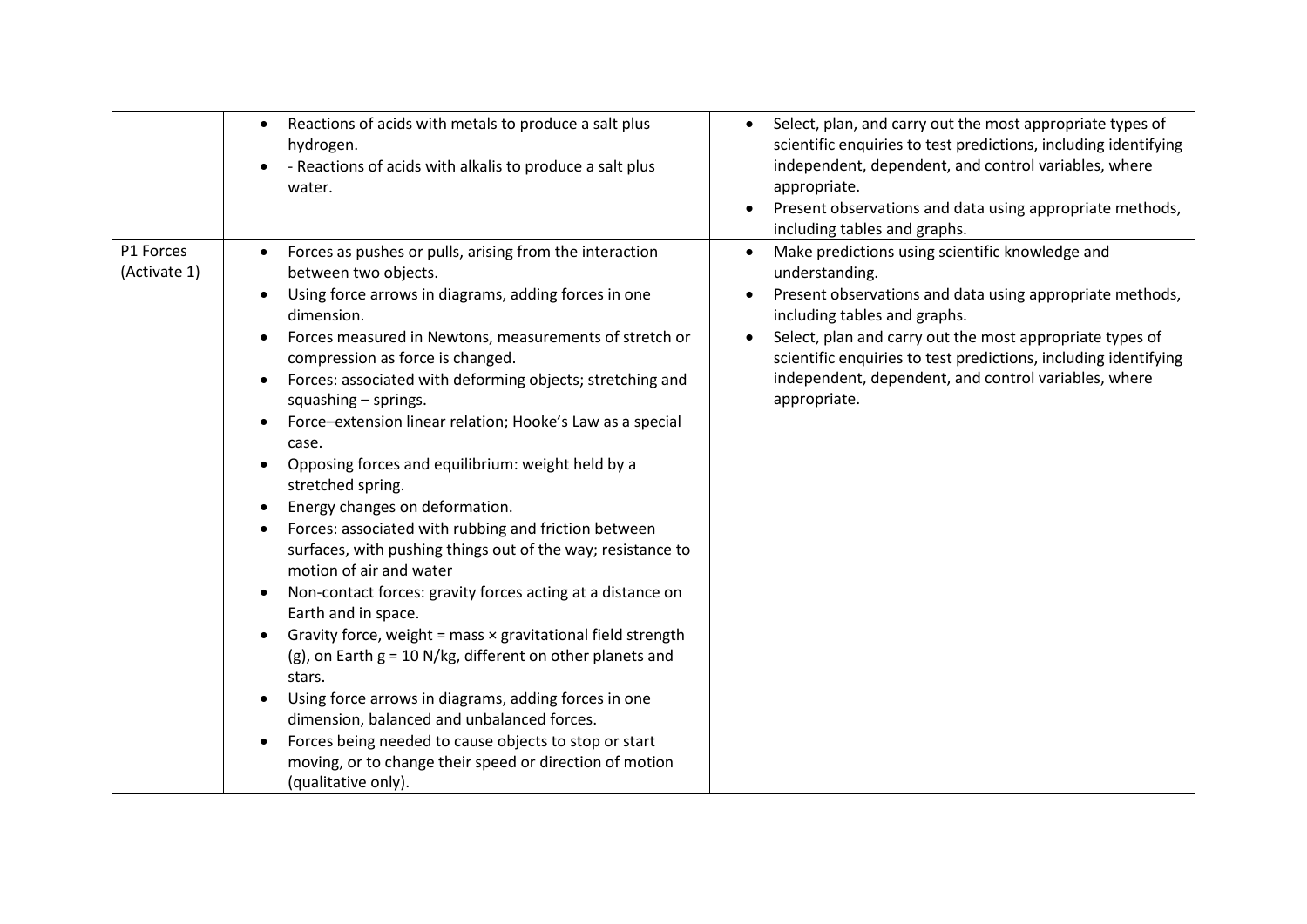| P2 Sound<br>(Activate 1) | Force change depending on direction of force and its size.<br>$\bullet$<br>Opposing forces and equilibrium: weight held by a<br>$\bullet$<br>stretched spring or supported on a compressed surface<br>Waves on water as undulations which travel through water<br>$\bullet$<br>with transverse motion; these waves can be reflected, and<br>add or cancel - superposition.<br>Using physical processes and mechanisms, rather than<br>$\bullet$<br>energy, to explain the intermediate steps that bring about<br>changes in systems.<br>Sound needs a medium to travel, the speed of sound in air,<br>in water, in solids.<br>Sound produced by vibrations of objects, in loud speakers.<br>$\bullet$<br>Auditory range of humans and animals.<br>$\bullet$<br>Frequencies of sound waves, measured in hertz (Hz).<br>$\bullet$<br>Pressure waves transferring energy; waves transferring<br>$\bullet$<br>information for conversion to electrical signals by<br>microphone.<br>Sound produced by vibrations of objects, in loudspeakers,<br>$\bullet$<br>detected by their effects on microphone diaphragm and<br>the ear drum.<br>Pressure waves transferring energy; use for cleaning and<br>$\bullet$<br>physiotherapy by ultra-sound.<br>Frequencies of sound waves measured in hertz (Hz);<br>echoes, reflection, and absorption of sound. | Interpret observations and data, including identifying<br>$\bullet$<br>patterns and using observations, measurements, and data<br>to draw conclusions.<br>Present reasoned explanations, including explaining data in<br>$\bullet$<br>relation to predictions and hypotheses.<br>Make predictions using scientific knowledge and<br>understanding.<br>Evaluate risks           |
|--------------------------|--------------------------------------------------------------------------------------------------------------------------------------------------------------------------------------------------------------------------------------------------------------------------------------------------------------------------------------------------------------------------------------------------------------------------------------------------------------------------------------------------------------------------------------------------------------------------------------------------------------------------------------------------------------------------------------------------------------------------------------------------------------------------------------------------------------------------------------------------------------------------------------------------------------------------------------------------------------------------------------------------------------------------------------------------------------------------------------------------------------------------------------------------------------------------------------------------------------------------------------------------------------------------------------------------------------------------------------------------|--------------------------------------------------------------------------------------------------------------------------------------------------------------------------------------------------------------------------------------------------------------------------------------------------------------------------------------------------------------------------------|
| P4 Space<br>(Activate 1) | Our Sun as a star, other stars in our galaxy, other galaxies.<br>$\bullet$<br>- The light year as a unit of astronomical distance.<br>$\bullet$<br>Gravity force, gravity forces between Earth and Moon, and<br>$\bullet$<br>between Earth and Sun (qualitative only).<br>The seasons and the Earth's tilt, day lengths at different<br>$\bullet$<br>times of year, in different hemispheres.<br>Use of ray model.<br>$\bullet$                                                                                                                                                                                                                                                                                                                                                                                                                                                                                                                                                                                                                                                                                                                                                                                                                                                                                                                  | Understand that scientific methods and theories develop<br>$\bullet$<br>as earlier explanations are modified to take account of new<br>evidence and ideas, together with the importance of<br>publishing results and peer review.<br>Interpret observations and data, including identifying<br>patterns and using observations, measurements, and data<br>to draw conclusions. |